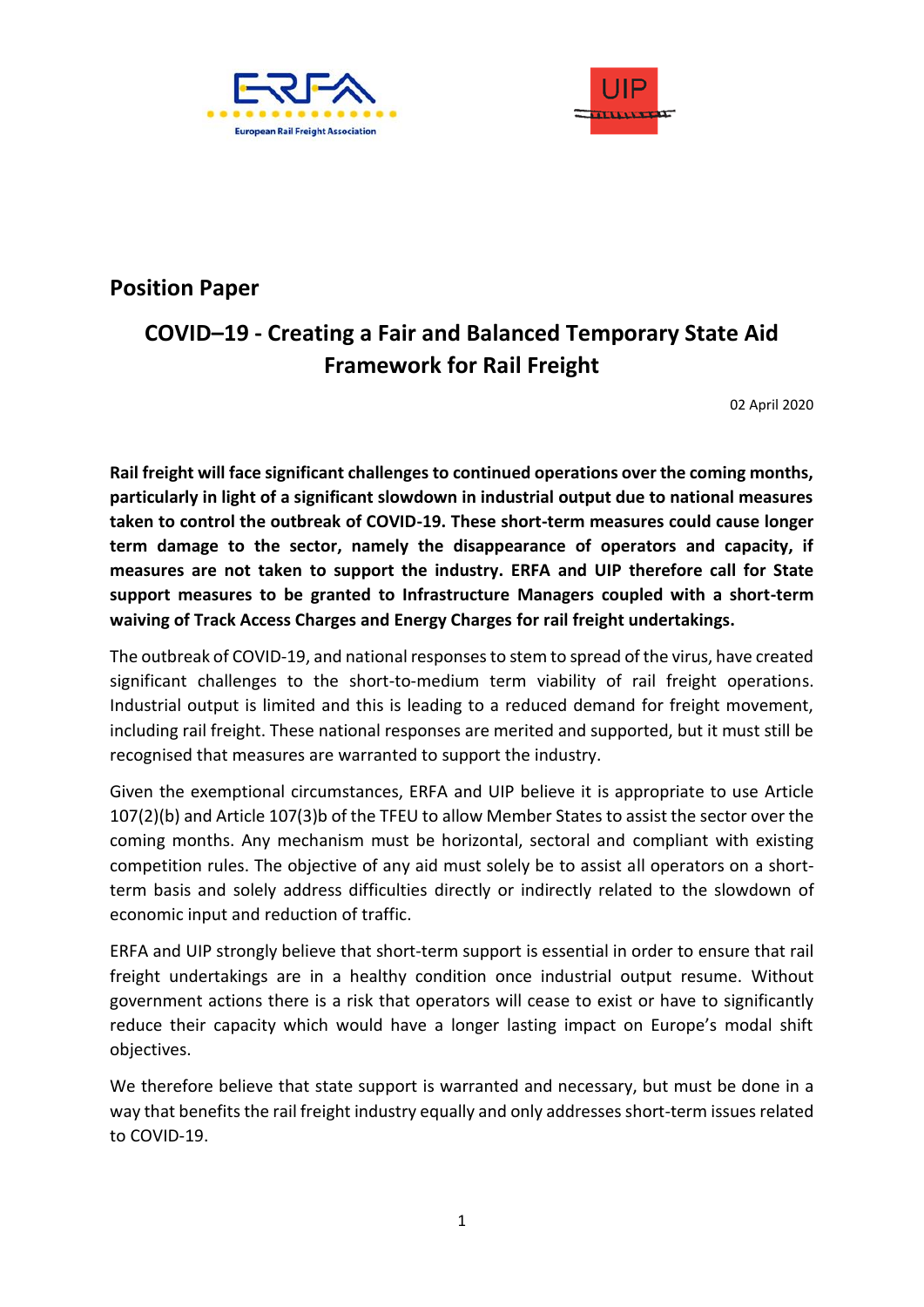



## **State Support for Infrastructure Managers**

It is critical for the rail freight industry that infrastructure managers have the support measures and resources in place to ensure the network can remain fully operational – even with reduced traffic on the network – whilst also being in a position to reduce the economic costs of rail freight undertakings. The role of Member States at this point should be to introduce support measures to ensure infrastructure managers are in a position to do this. As stated, these support measures should also be joined with measures to support the rail freight industry operating on the network. These measures should be, but are not limited to:

- Waiving of Track Access Charges and Energy Charges -The best way to assist all rail freight undertakings, and at the same time to promote modal shift, is to waive all Track Access Charges and Energy Charges for 2020, with direction of public aid funds to the operators of infrastructure, service infrastructure, distribution and transmission systems, and the suppliers of traction energy. This will reduce the costs for all railway freight undertakings and make a reduction in industrial output more manageable.
- **Abolish Short-Term Path Cancellation Charges**  A sudden drop in cargo will require rail freight undertakings to cancel trains and paths for reasons out of their control. All cancellations charges for paths should be waived for 2020. Positive examples can be observed in Switzerland and Germany, where cancellation charges have been abolished.
- **Maintain Existing Capacity Levels**  In order for rail freight undertakings to maintain a good service, it is essential the critical capacity remains open – even in the event of reduced overall traffic. State support measures should also ensure that infrastructure managers have the resources necessary to keep capacity open.
- **Waiving of Fees for Parking Locomotives and Wagons**  The expected downturn of volumes will lead to an excess of rolling stock. While in road transportation unused trucks can be parked free of charge nearly everywhere, in rail transportation the parking of unused locomotives and wagons has a relatively high cost. During this crisis, the parking of unused rolling stock should not be an additional burden to rail freight operators.

## **State Support for Rail Freight Undertakings**

Direct State Aid for rail freight undertakings should only be considered if it remains compatible with the internal market and is directly related to the COVID 19 crisis. Any direct aid measures should only be given if it is guaranteed that there will be no distortion of competition by favouring certain undertakings. In particular, the Commission shall ensure that national state